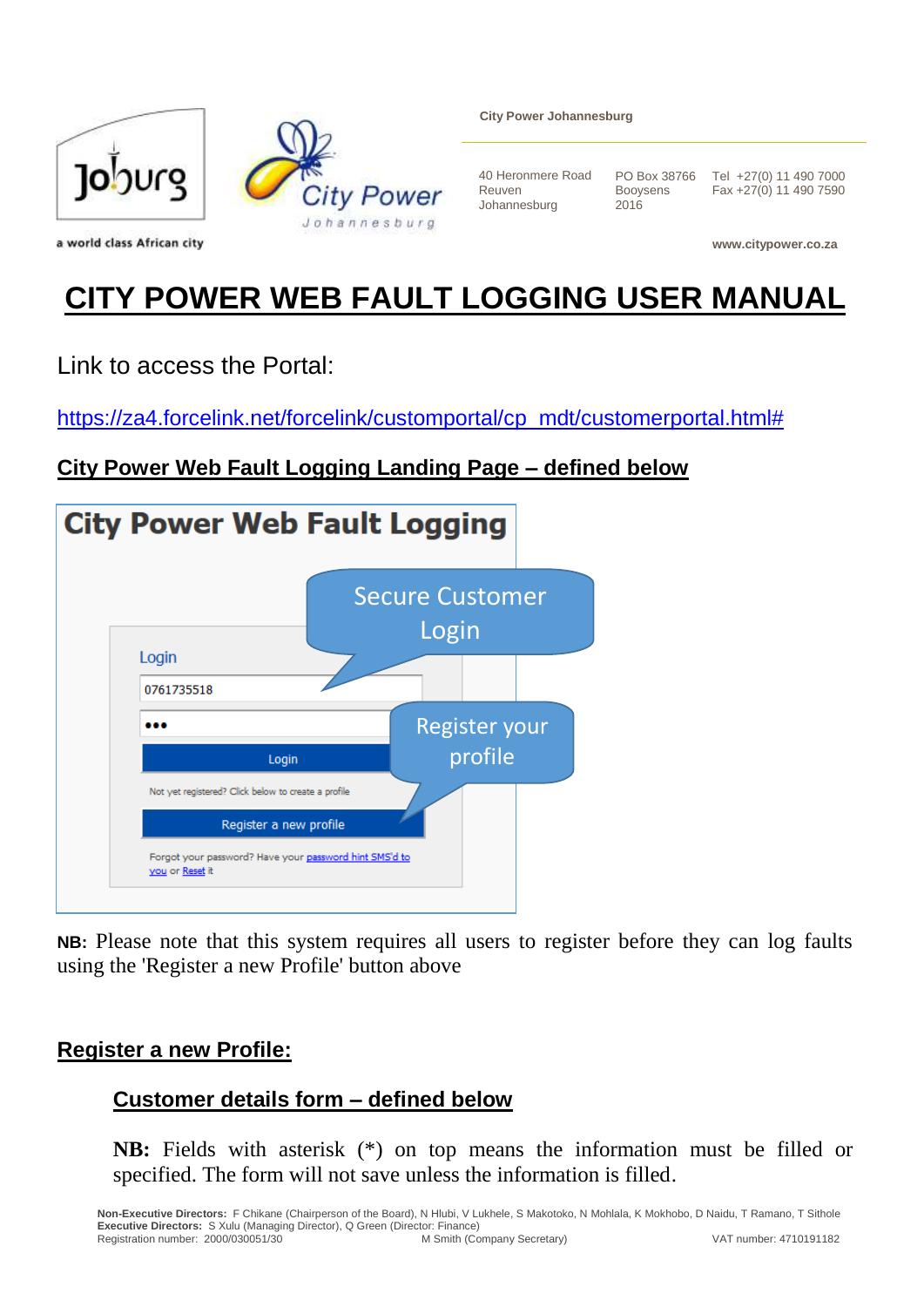| Joburg<br><b>City Power</b><br>obannesburg<br>a world class African city |                                                                                    |                                                           | <b>City Power Web Fault Logging</b> |  |
|--------------------------------------------------------------------------|------------------------------------------------------------------------------------|-----------------------------------------------------------|-------------------------------------|--|
| <b>Customer</b> I<br>Fields marked with an aster                         | <b>Customer Name</b><br>doing the<br>registration                                  |                                                           |                                     |  |
| <b>Customer Account D</b><br>Customer Name <sup>*</sup><br>Password *    | CustomerType <sup>*</sup><br>--Please Select<br>$\check{~}$<br>Password Reminder * | <b>Account Number</b><br><b>City Power Employee?</b><br>ப | <b>Meter Number</b>                 |  |
| <b>Contact Person</b><br>Contact Person <sup>*</sup>                     | Mobile Number <sup>*</sup>                                                         | <b>Home Number</b>                                        | <b>Email Address</b>                |  |
| <b>Customer</b> name<br>above or someone<br>else who can be<br>contacted |                                                                                    |                                                           |                                     |  |

## **Select which SMS Alerts to receive from City Power**